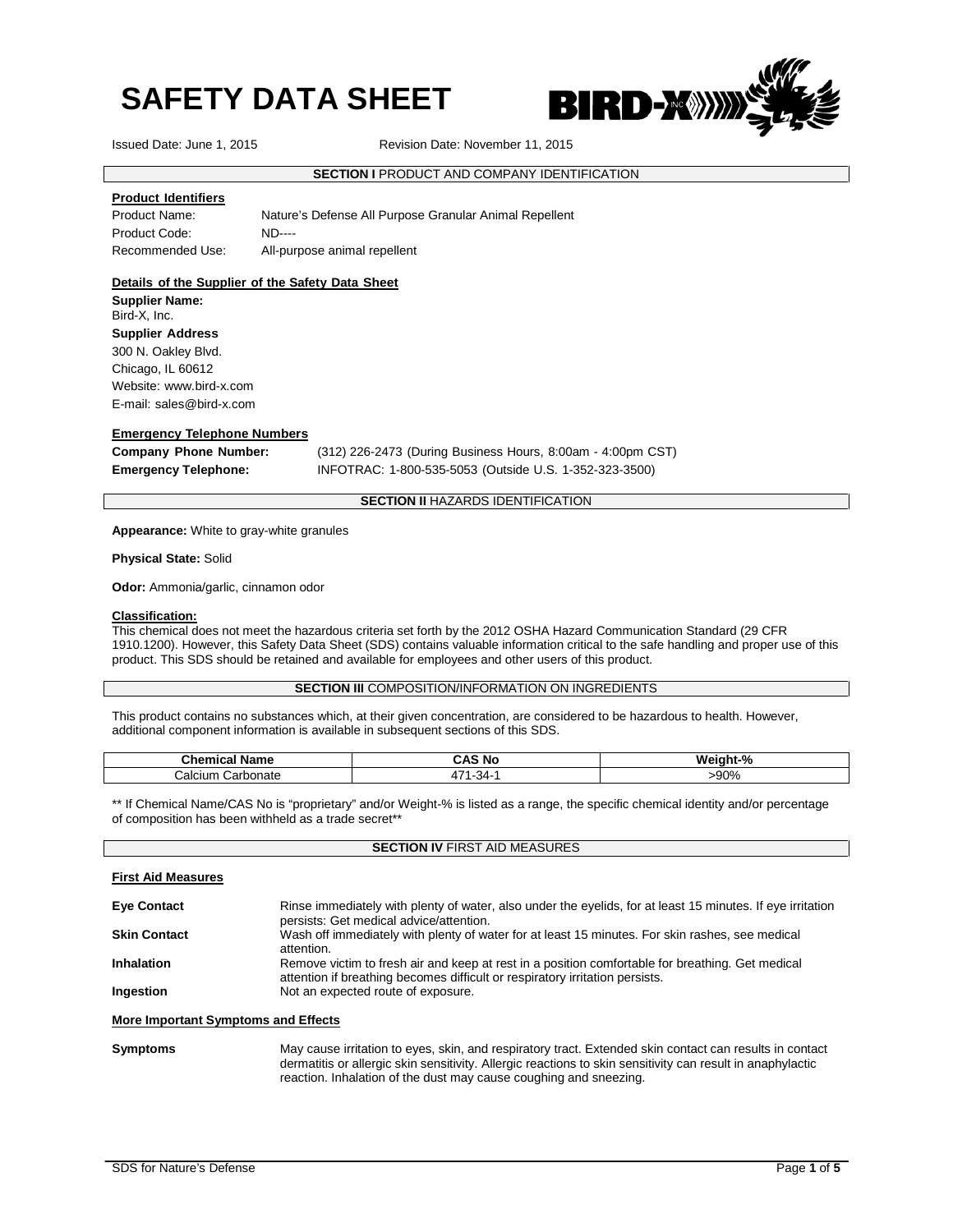

Issued Date: June 1, 2015 Revision Date: November 11, 2015

#### **Indication of Any Immediate Medical Attention and Special Treatment Needed**

**Notes to Physician** Treat symptomatically

#### **SECTION V** FIRE-FIGHTING MEASURE

#### **Suitable Extinguishing Media:**

Use extinguishing measures that are appropriate to local circumstances and the surrounding environment

# **Unsuitable Extinguishing Media:**

Not determined

#### **Specific Hazards Arising from the Chemical:** Will not support combustion

**Hazardous Combustion Products:** Combustion products of sulfur and nitrogen

#### **Protective Equipment and Precautions for Firefighters:**

As in any fire, wear self-contained breathing apparatus pressure-demand, MSHA/NIOSH (approved or equivalent) and fill protective gear.

#### **SECTION VI ACCIDENTAL RELEASE MEASURES**

#### **Personal Precautions, Protective Equipment, and Emergency Procedures:**

**Personal Precautions** Use protective equipment as required. Avoid creating dust.

**Environmental Precautions** See section 12 for addition Ecological Information.

#### **Methods and Materials for Containment and Cleaning Up:**

| <b>Methods for Containment</b> | Prevent further leakage or spillage if safe to do so      |
|--------------------------------|-----------------------------------------------------------|
| <b>Methods for Clean-Up</b>    | Sweep up and shovel into suitable containers for disposal |

#### **SECTION VII HANDLING AND STORAGE**

#### **Precautions for Safe Handling:**

**Advice on Safe Handling** Handle in accordance with good industrial hygiene and safety practice. Avoid contact with skin, eyes, or clothing. Use personal protective equipment as required. Avoid generation of dust. Do not breathe dust.

**Conditions for Safe Storage, Including All Incompatibilities:** 

**Storage Conditions** Keep container tightly closed and store in a cool, dry, and well ventilated place. Store away from incompatible materials.

**Incompatible Materials** Oxidizing agents

**SECTION VIII EXPOSURE CONTROLS/PERSONAL PROTECTION** 

#### **Exposure Guidelines**

| <b>Chemical Name</b>       | <b>ACGIH TLV</b> | <b>OSA PEL</b> | <b>NIOSH IDLH</b>                       |
|----------------------------|------------------|----------------|-----------------------------------------|
| Calcium Carbonate 471-34-1 |                  |                | TWA: 10mg/m <sup>3</sup> total dust     |
|                            |                  |                | TWA: 5mg/m <sup>3</sup> respirable dust |

#### **Appropriate Engineering Controls**

**Engineering Controls** Apply technical measure to comply with the occupational exposure limits. Eyewash stations. Showers.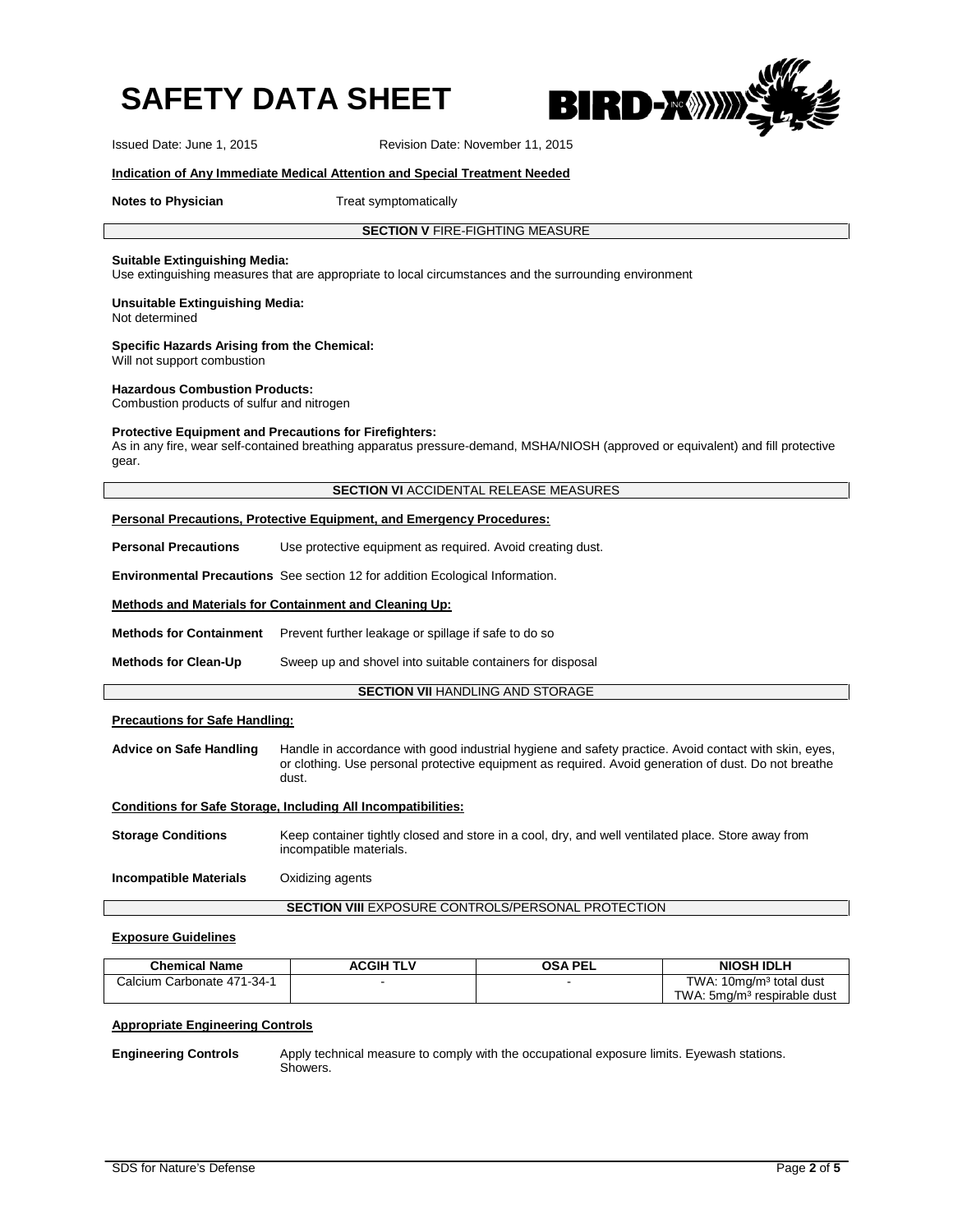| <b>SAFETY DATA SHEET</b> |                                  | <b>BIRD-XWWSCO</b> |
|--------------------------|----------------------------------|--------------------|
| bound Data, line 4.2015  | Bouisian Data: November 11, 2015 |                    |

| $35000$ Date. Julie 1, 2019<br>REVISION DATE. NOVEMBEL 11. ZUTJ<br>Individual protection Measures, Such as Personal Protective Equipment |                                                                                                                                                                                                 |  |  |  |  |
|------------------------------------------------------------------------------------------------------------------------------------------|-------------------------------------------------------------------------------------------------------------------------------------------------------------------------------------------------|--|--|--|--|
| <b>Eye/Face Protection</b>                                                                                                               | Use goggles or safety glasses when spreading the material to prevent granules from entering the<br>eyes. Refer to 29 CFR 1910/133 for eye and face protection regulations.                      |  |  |  |  |
| <b>Skin and Body Protection</b>                                                                                                          | Wear suitable gloves. Refer to 29 CFR 1910/138 for appropriate skin and body protection.                                                                                                        |  |  |  |  |
| <b>Respiratory Protection</b>                                                                                                            | Ensure adequate ventilation, especially in confined areas. In case of inadequate ventilation, wear<br>respiratory protection. Refer to 29 CFR 1910.134 for respiratory protection requirements. |  |  |  |  |
| <b>Hygiene Considerations</b>                                                                                                            | Handle in accordance with good industrial hygiene and safety practice.                                                                                                                          |  |  |  |  |

#### **SECTION IX** PHYSICAL AND CHEMICAL PROPERTIES

#### **Information on Basic Physical and Chemical Properties**

| <b>Physical State</b><br>Appearance<br>Color<br>Odor<br><b>Odor Threshold</b> | Solid<br>White to gray-white granules<br>White to gray-white<br>Ammonia/garlic, cinnamon odor<br>Not determined |
|-------------------------------------------------------------------------------|-----------------------------------------------------------------------------------------------------------------|
| <b>Property</b>                                                               |                                                                                                                 |
| рH                                                                            | Not determined                                                                                                  |
| <b>Melting Point/Freezing Point</b>                                           | Not determined                                                                                                  |
| <b>Boiling Point/Boiling Range</b>                                            | Not determined                                                                                                  |
| <b>Flash Point</b>                                                            | Not applicable                                                                                                  |
| <b>Evaporation Rate</b>                                                       | Not determined                                                                                                  |
| <b>Flammability (Solid, Gas)</b>                                              | Not determined                                                                                                  |
| <b>Upper Flammability Limit</b>                                               | Not determined                                                                                                  |
| <b>Lower Flammability Limit</b>                                               | Not determined                                                                                                  |
| <b>Vapor Pressure</b>                                                         | Not determined                                                                                                  |
| <b>Vapor Density</b>                                                          | Not determined                                                                                                  |
| <b>Specific Gravity</b>                                                       | 2.83                                                                                                            |
| <b>Water Solubility</b>                                                       | Insoluble in Water                                                                                              |
| <b>Solubility in Other Solvents</b>                                           | Not determined                                                                                                  |
| <b>Partition Coefficient</b>                                                  | Not determined                                                                                                  |
| <b>Auto-Ignition Temperature</b>                                              | Not determined                                                                                                  |
| <b>Decomposition Temperature</b>                                              | Not determined                                                                                                  |
| <b>Kinematic Viscosity</b>                                                    | Not determined                                                                                                  |
| <b>Dynamic Viscosity</b>                                                      | Not determined                                                                                                  |
| <b>Explosive Properties</b>                                                   | Not determined                                                                                                  |
| <b>Oxidizing Properties</b>                                                   | Not determined                                                                                                  |

**(Water = 1)** 

# **SECTION X STABILITY AND REACTIVITY Reactivity:** Not reactive under normal conditions.<br> **Chemical Stability:** Stable under recommended storage of Stable under recommended storage conditions.<br>None under normal processing. **Possibility of Hazardous Reactions:**<br>Conditions to Avoid: Keep out of reach of children. **Incompatible Materials: Incompatible Materials: Incompatible Materials: Combustion products: Combustion products** Combustion products of sulfur and nitrogen.

### **SECTION XI TOXICOLOGICAL INFORMATION**

## **Information on Likely Routes of Exposure**

 **Product Information**

**Inhalation:** Avoid inhalation of dust.<br>**Skin Contact:** Avoid contact with skin. **Skin Contact: Avoid contact with skin.**<br> **Eye Contact:** Avoid contact with eyes. **Eye Contact: Avoid contact with eyes.**<br> **Ingestion:** Do not ingest. Do not ingest.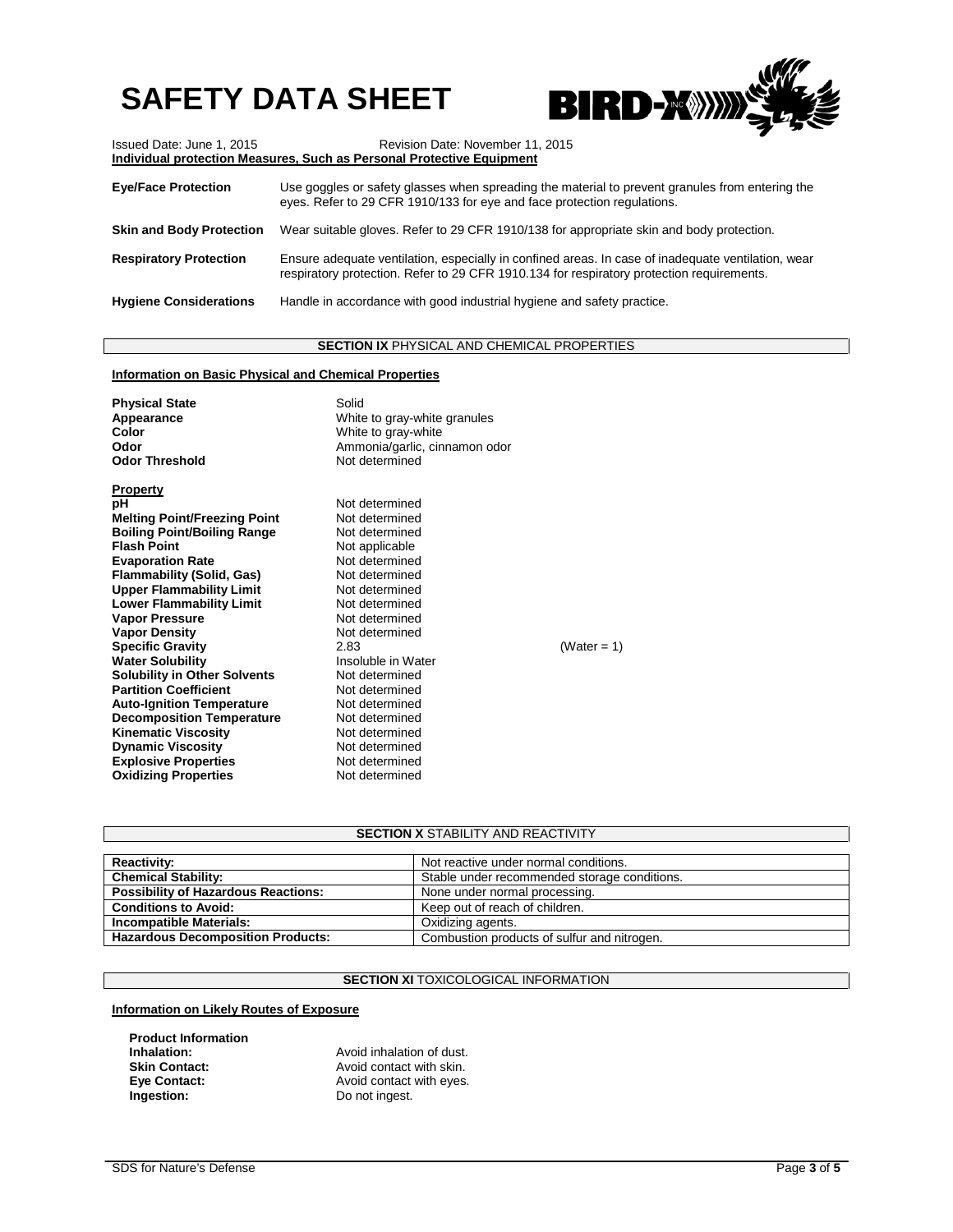|                                                                                                                                                                                                                                 |                                                                                                                                                             | <b>SAFETY DATA SHEET</b>                                                                   |                                             | <b>BIRD-XWWW</b>                                                                  |  |  |
|---------------------------------------------------------------------------------------------------------------------------------------------------------------------------------------------------------------------------------|-------------------------------------------------------------------------------------------------------------------------------------------------------------|--------------------------------------------------------------------------------------------|---------------------------------------------|-----------------------------------------------------------------------------------|--|--|
| Issued Date: June 1, 2015<br><b>Component Information</b>                                                                                                                                                                       |                                                                                                                                                             |                                                                                            | Revision Date: November 11, 2015            |                                                                                   |  |  |
| <b>Chemical Name</b>                                                                                                                                                                                                            |                                                                                                                                                             | Oral LD50                                                                                  | Dermal LD50                                 | <b>Inhalation CL50</b>                                                            |  |  |
| Calcium Carbonate 471-34-1                                                                                                                                                                                                      |                                                                                                                                                             | +6450 mg/kg (Rat)                                                                          | $\blacksquare$                              |                                                                                   |  |  |
|                                                                                                                                                                                                                                 |                                                                                                                                                             | Information on Physical, Chemical, and Toxicological Effects                               |                                             |                                                                                   |  |  |
| <b>Symptoms</b>                                                                                                                                                                                                                 |                                                                                                                                                             | Please see section 4 pf this SDS for symptoms.                                             |                                             |                                                                                   |  |  |
|                                                                                                                                                                                                                                 |                                                                                                                                                             | Delayed and Immediate Effects as Well as Chronic Effects from Short and Long-Term Exposure |                                             |                                                                                   |  |  |
| Carcinogenicity                                                                                                                                                                                                                 |                                                                                                                                                             | Carcinogenetic potential is unknown.                                                       |                                             |                                                                                   |  |  |
| <b>Numerical measures of Toxicity</b><br>Not determined                                                                                                                                                                         |                                                                                                                                                             |                                                                                            |                                             |                                                                                   |  |  |
|                                                                                                                                                                                                                                 |                                                                                                                                                             | <b>SECTION XII ECOLOGICAL INFORMATION</b>                                                  |                                             |                                                                                   |  |  |
| <b>Ecotoxicity:</b><br>The product is not classified as environmentally hazardous. However, this does not exclude<br>the possibility that large or frequent spills can have a harmful or damaging effect on the<br>environment. |                                                                                                                                                             |                                                                                            |                                             |                                                                                   |  |  |
| <b>Persistence and Degradability</b>                                                                                                                                                                                            |                                                                                                                                                             | Not determined.                                                                            |                                             |                                                                                   |  |  |
| <b>Bioaccumulation</b>                                                                                                                                                                                                          |                                                                                                                                                             | Not determined.                                                                            |                                             |                                                                                   |  |  |
| <b>Mobility</b>                                                                                                                                                                                                                 |                                                                                                                                                             | Not determined.                                                                            |                                             |                                                                                   |  |  |
| <b>Other adverse Effects:</b>                                                                                                                                                                                                   |                                                                                                                                                             | Not determined.                                                                            |                                             |                                                                                   |  |  |
|                                                                                                                                                                                                                                 |                                                                                                                                                             |                                                                                            | <b>SECTION XIII DISPOSAL CONSIDERATIONS</b> |                                                                                   |  |  |
| <b>Waste Treatment Methods</b>                                                                                                                                                                                                  |                                                                                                                                                             |                                                                                            |                                             |                                                                                   |  |  |
| <b>Disposal of Wastes</b>                                                                                                                                                                                                       |                                                                                                                                                             |                                                                                            |                                             | Disposal should be in accordance with applicable regional, nation, and local laws |  |  |
|                                                                                                                                                                                                                                 | and regulations.<br><b>Contaminated Packaging</b><br>Disposal should be in accordance with applicable regional, national, and local<br>laws and regulations |                                                                                            |                                             |                                                                                   |  |  |
|                                                                                                                                                                                                                                 |                                                                                                                                                             | <b>SECTION XIV TRANSPORT INFORMATION</b>                                                   |                                             |                                                                                   |  |  |
| Note:                                                                                                                                                                                                                           | Please see current shipping paper for most up to date shipping information, including exemptions and special<br>circumstances.                              |                                                                                            |                                             |                                                                                   |  |  |
| D.O.T.                                                                                                                                                                                                                          | Not regulated                                                                                                                                               |                                                                                            |                                             |                                                                                   |  |  |
| <b>IATA</b>                                                                                                                                                                                                                     | Not regulated                                                                                                                                               |                                                                                            |                                             |                                                                                   |  |  |
| <b>IMDG</b>                                                                                                                                                                                                                     | Not regulated                                                                                                                                               |                                                                                            |                                             |                                                                                   |  |  |
|                                                                                                                                                                                                                                 |                                                                                                                                                             |                                                                                            | <b>SECTION XV REGULATORY INFORMATION</b>    |                                                                                   |  |  |

# **International Inventories**

| <b>Chemical</b><br>Name | <b>TSCA</b> | <b>DSL</b> | <b>NDSL</b> | <b>EINECS</b> | <b>ELINCS</b> | <b>ENCS</b> | <b>IECSC</b> | KECL    | <b>PICCS</b> | <b>AICS</b> |
|-------------------------|-------------|------------|-------------|---------------|---------------|-------------|--------------|---------|--------------|-------------|
| Calcium                 | Present     |            |             | Present       |               | Present     | ⌒            | Present |              | $\cdot$     |
| Carbonate               |             |            |             |               |               |             |              |         |              |             |
|                         |             |            |             |               |               |             |              |         |              |             |

| Legend:<br><b>TSCA</b><br><b>DSL/NDSL</b><br><b>EINECS/ELINCS</b><br><b>ENCS</b><br><b>IECSC</b> | United States Toxic Substances Control Act Section 8(b) Inventory<br>Canadian Domestic Substances list/Non-Domestic Substances List<br>European Inventory of Existing Chemical Substances/European List of Notified Chemical Substances<br>Japan Existing and New Chemical Substances<br>China Inventory of Existing Chemical Substances |
|--------------------------------------------------------------------------------------------------|------------------------------------------------------------------------------------------------------------------------------------------------------------------------------------------------------------------------------------------------------------------------------------------------------------------------------------------|
| <b>KECL</b>                                                                                      | Korean Existing and Evaluated Chemical Substances                                                                                                                                                                                                                                                                                        |